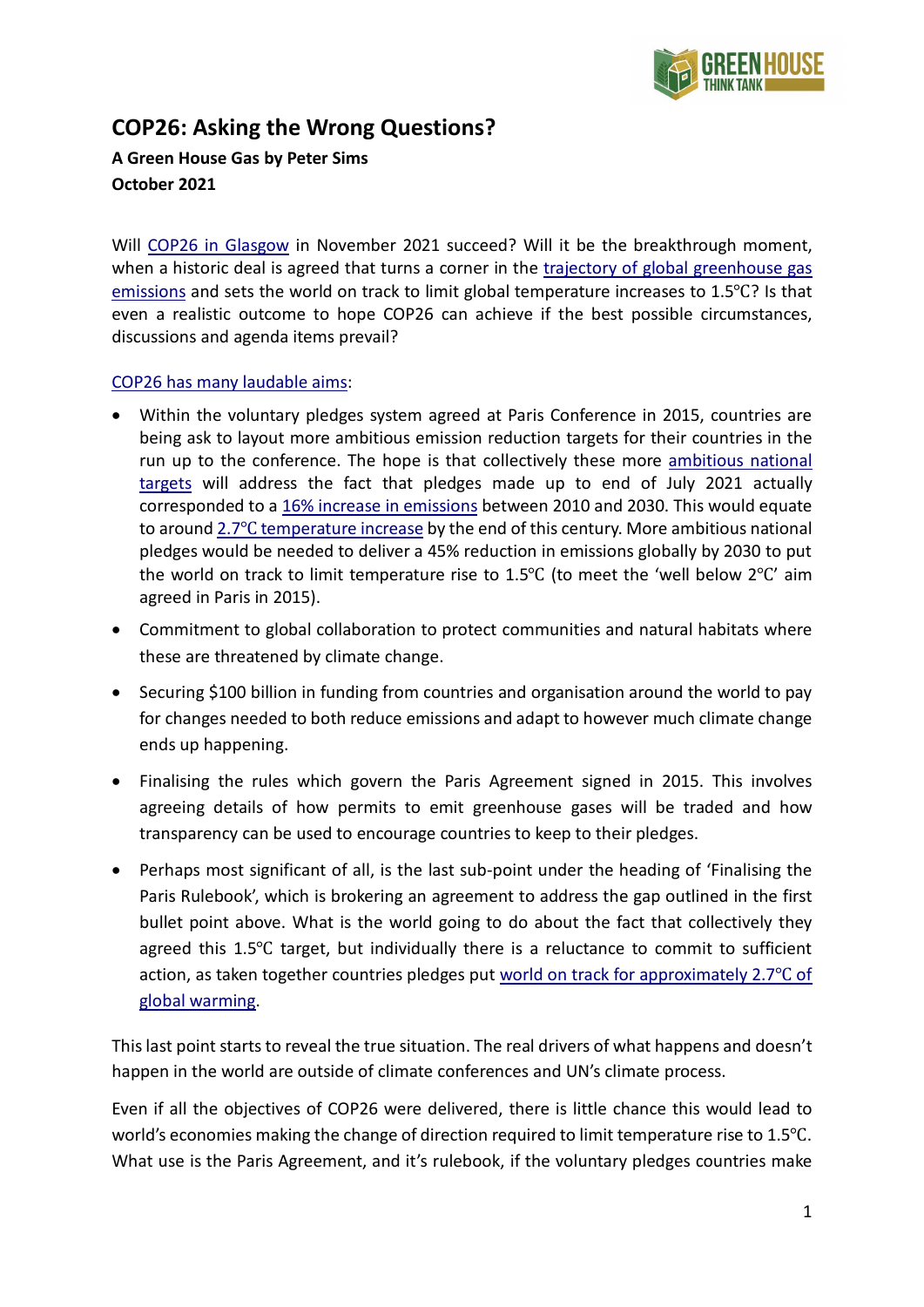

as part of it don't add up to the collectively agreed goal? What use are those pledges if they don't include all emissions (aviation and shipping are both currently excluded) and there is no enforcement mechanism to ensure countries actually meet their pledges?

So COP26 is still [asking the wrong questions.](http://greenhousethinktank.org/toolkit) It's shying away from questions like "What would a fair allocation of the remaining carbon budget for 1.5℃ look like?" and "How can our economies be reshaped to remove the stimulus for continued fossil fuel extraction and use globally?". Instead it is still asking for higher voluntary pledges but with no enforcement mechanism, and asking how our current economic structures (which brought the world into this predicament) can be used to support both greenhouse gas emission reduction and climate adaption. Fundamentally, putting the most significant agenda points at the bottom of the agenda and not even being prepared to question the global economic status quo leaves COP26 little chance of creating the breakthrough moment that resets global emissions on to a sustainable downwards trajectory.

To get to the bottom of what's going on we need to take a step back from focusing on COP26. The root of the problem seems to be that for most countries (at least the ones with most significant emissions) climate change and biodiversity loss are somewhere between secondary objectives and side issues that they don't really want to confront head on. For most countries, their economy and delivering economic growth as measured by GDP [\(Gross](https://www.bankofengland.co.uk/knowledgebank/what-is-gdp)  [Domestic Product\)](https://www.bankofengland.co.uk/knowledgebank/what-is-gdp), are still front and centre in terms of political priorities. That means any action addressing mass extinction or climate change must fit in with economic business as usual. International trade deals to facilitate economic growth are still viewed as more important that international climate agreements. For as long as this remains true, the countries with the largest economies (with the biggest emissions) will continue to turn up to climate conferences such as COP26 and focus on the wrong questions. As to asking the right questions, this would rightly cast doubt on the assumption that perpetual economic growth is a valid ultimate goal. The notion that many or perhaps even most countries might participate in COP26 without promoting their country's self interest, without assuming their economy will get bigger over the next decade, and heaven forbid, accepting that action on climate change trumps all other priorities, is still inconceivable.

However this problem of governments [asking the wrong questions](http://greenhousethinktank.org/toolkit) is not new, or unique to action on climate change. In part the issue is that governments continue to accept and embrace a purely economic framing of progress.

If the only purpose of our societies is to grow their economies, and the only way of growing an economy is to make it bigger in financial terms regardless of non-financial costs or longerterm impacts, then it logically follows that to achieve 'progress' requires them to perpetually increase the value of economic transactions – buying and selling of goods and services that have monetary value. This motivates light regulation of financial markets, which are seen as efficiently allocating money to maximise such economic transactions, with little to no concern about non-financial costs or longer-term impacts. This trend is playing out in real time through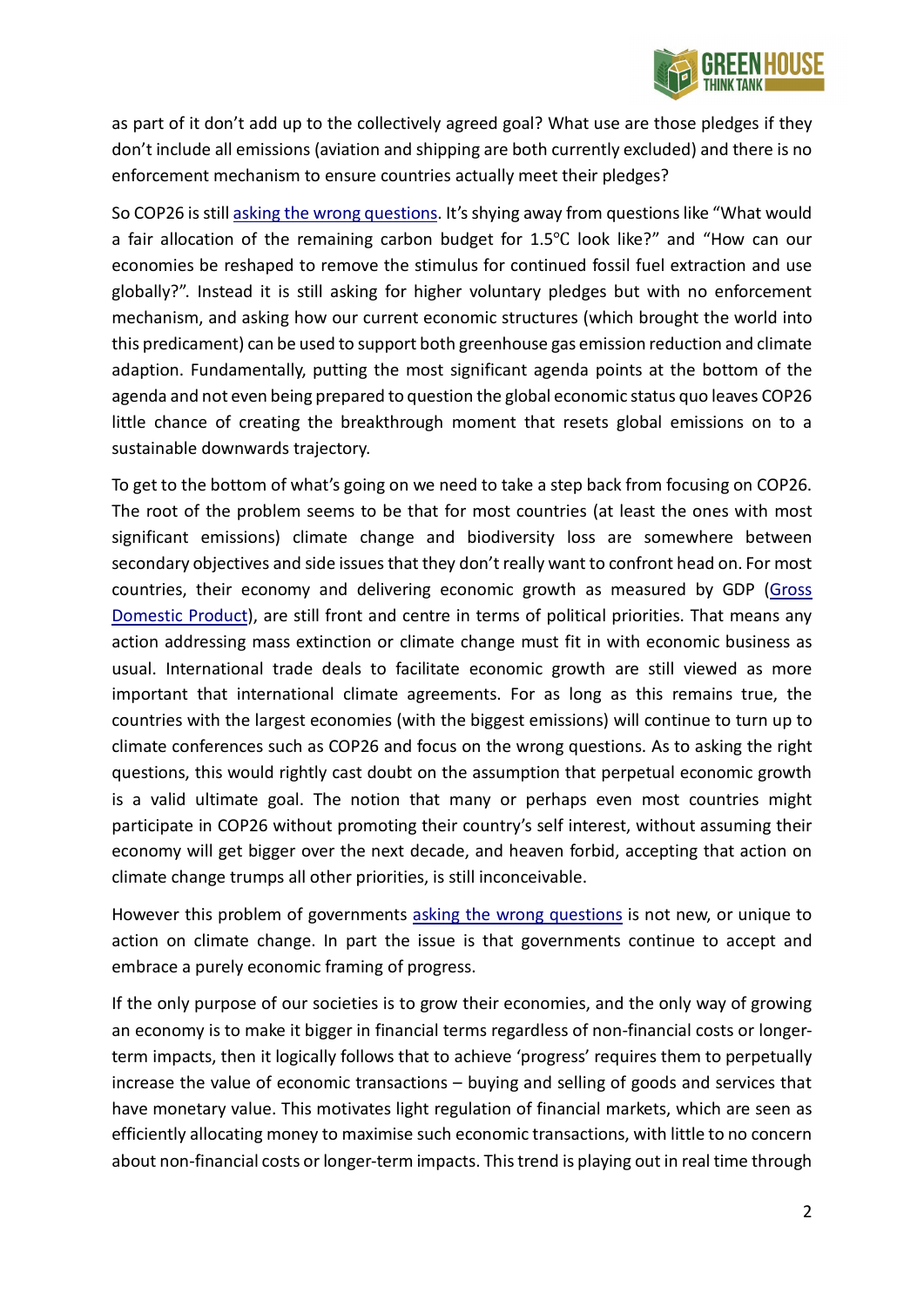

deforestation, and expansion of mining and other resource extraction globally. This has been referred to as ['the great acceleration'](https://anthropocene.info/great-acceleration.php). It is also the objective of the Dasgupta Review, which has [rightly been criticised.](https://www.tandfonline.com/doi/full/10.1080/14747731.2021.1929007)

However, our economies aren't just expanding in ways that encroach on biodiversity and earth systems (such as the climate). As was recently set out in the documentary ['The Social Dilemma',](https://www.thesocialdilemma.com/) financial markets have been expanded to colonise people's time, attention and behaviour. Social media and search engine companies have business models that sell access to people's attention [for the purposes of advertising.](http://greenhousethinktank.org/report/jan-2021/) Such companies use automated digital tools to maximise the number of people using their platforms and the amount of time each person spends on these platforms, with the ultimate goal of maximising the amount of advertising they can show them. In the same way that a shift from a market economy to a capitalist economy has created a very extractive and more recently financialised approach resulting in the negative consequences of biodiversity loss and climate change. The marketising and financialising of people's attention and manipulation of their choices, also has negative implications. These include damage to people's mental health, the propagation of disinformation and conspiracy theories. Most significantly perhaps is the loss of common understanding that is critical for a cohesive society, caused by the 'customisation' of what each user sees. Such a common understanding of the current situation is critical for democracy, so the current rise in polarisation and, disinformation directly threatens the viability of democracy. Particularly because digital platforms effectively sell the use of polarisation and disinformation tools they create to any one globally willing to pay.

It may seem difficult to relate these social threats to COP26, but its root is very similar to that of inaction on climate change. Our economies aren't just exploiting resources and people's labour in far-flung places, they are exploiting our attentions here and now. People don't pay for the digital services they provide, because they are themselves the products and advertisers are the customers. Just like with climate change, challenging this status quo means intervening in our economy, using regulation and taxation. But that requires moral imperatives like human rights, freedom of thought and democracy to be put before the capitalist imperative for economic growth.

So the challenge is reshaping our priorities and our economy. That means asking the right questions. The interventions that could do this reshaping are widely known. Green House has set out the [Social and Environmental Requirements of](http://greenhousethinktank.org/report/may-2021) our economy, a toolkit of interventions [in our economies](http://greenhousethinktank.org/toolkit) assembled to equip citizens and politicians with a systems level understanding of what's needed. There are [proposals to Restrict Manipulative Advertising,](http://greenhousethinktank.org/report/jan-2021/) [regulate](https://www.humanetech.com/policy-principles) digital technology and proposals to [ban surveillance advertising](https://www.bansurveillanceadvertising.com/) (i.e. restrict either collection of data or targeting of advertising). What's needed is political will.

COP26 is now three weeks away. Maybe it will succeed, at least on it's own terms. Perhaps in the last few weeks the 80+ countries that have not submitted more ambitious emission reduction pledges will do so, and that will represent a step change in ambition overall. Perhaps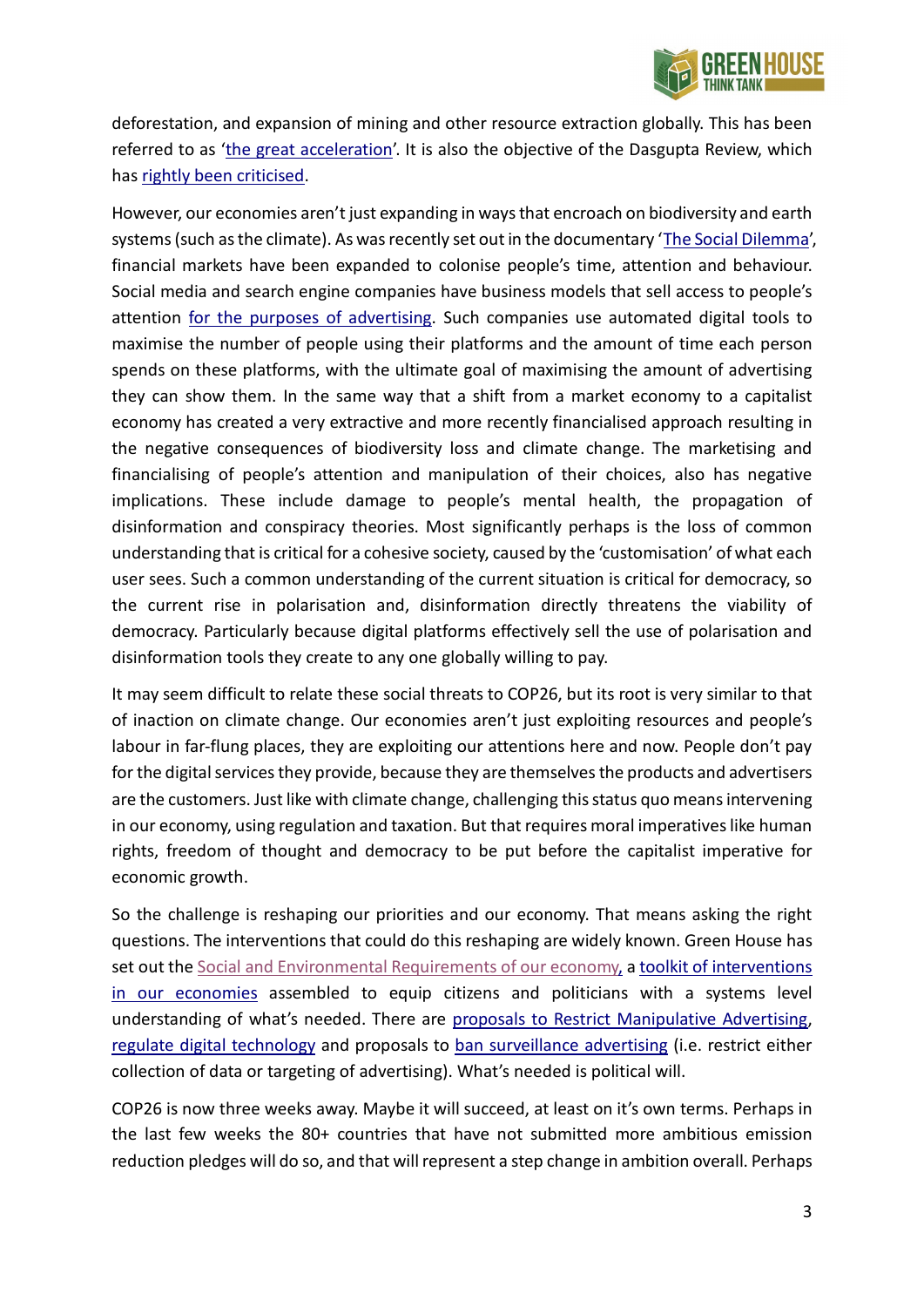

an agreement will be reached to address the gulf between national pledges and global targets. Even so, unless there is a step change in the understanding and priorities of the majority of nations, even this hopeful outcome seems woefully insufficient relative to the joint threat that climate change and biodiversity collapse present.

For COP26 to be sufficient, it must learn the lessons of the past about what works, and what doesn't. The 1987 agreement signed in Montreal to protect the ozone layer has proved very effective in limiting the release of pollutants that stop the atmosphere absorbing harmful UV radiation. The [Montreal protocol](https://www.unep.org/ozonaction/who-we-are/about-montreal-protocol) had one significant aspect which the climate agreements to date do not have. It included provisions for enforcing limits on ozone harming pollution [through trade sanctions.](https://ec.europa.eu/clima/sites/clima/files/docs/montreal_prot_en.pdf) This was not some radical exception. In all societies it is well recognised that as well as agreements or laws that limit activities which are harmful to the majority, there needs to be an enforcement mechanism to ensure those laws are meaningful. Most societies don't just outlaw murder and rely on peer pressure from the majority to deter the minority. They enforce such rules through their criminal justice system. For global climate agreements to be sufficient, they too need an enforcement mechanism. [Trade sanctions are](https://www.gov.uk/guidance/current-arms-embargoes-and-other-restrictions)  [a well-established mechanism](https://www.gov.uk/guidance/current-arms-embargoes-and-other-restrictions) for providing economic incentive for all countries to fall into line and should be on the agenda for COP26.

This is not the case, and recent UK trade deals make clear that currentl[y 'climate' is an optional](https://www.bbc.co.uk/news/business-58493481)  [extra](https://www.bbc.co.uk/news/business-58493481) to be dropped in order to secure economic objectives. Once again we're back where we started, growing economies is still treated as being more important than limiting climate change and avoiding biodiversity collapse. Nowhere is this more stark than in the UK with its current aviation strategy and airport expansion plans. Whilst the UK government is hosting COP26 and [calling for more ambition](https://www.bbc.co.uk/news/uk-politics-58627995) [from other countries,](https://www.bbc.co.uk/news/uk-politics-58627995) it is allowing airports to expand and planning for aviation growth, denying the need for short-term reduction in emissions. Aviation can't be decarbonised in the near future with current technologies, so the only way to reduce aviation emissions in the short-term is to have less aircraft in the sky. Yet, in spite of 2015 Paris Accord, the UK government is allowing th[e expansion](https://planb.earth/plan-b-v-heathrow-expansion/) [of Heathrow without it being](https://planb.earth/plan-b-v-heathrow-expansion/)  [assessed against 1.5C climate target.](https://planb.earth/plan-b-v-heathrow-expansion/)

Even the objective of raising a \$100bn climate fund which is on the agenda for COP26 is being undermined by the UK saying that it's contribution will come from funds re-allocated from within the existing 'aid' budget, [which has just been reduced.](https://www.bbc.co.uk/news/57362816) If the premise of this climate finance is that rich countries (which are responsible for most greenhouse gas emissions to date) pay into it, and countries who've done little to cause climate change but are most at risk from consequences receive funding, then it's only fair that such funding should be additional, to address the existing imbalance. This is indeed what was actually agreed in the Paris Agreement in 2015. [It has been suggested that](http://greenhousethinktank.org/event-sept-2021.html) it should also be in the form of grants (as opposed to loans) and that recipients should get to decide how it is spent. It's important to remember that it's the [economic injustice that has led to](https://www.jasonhickel.org/blog/2019/1/25/the-scandal-of-british-aid) global inequality that necessitates these funds in the first place.